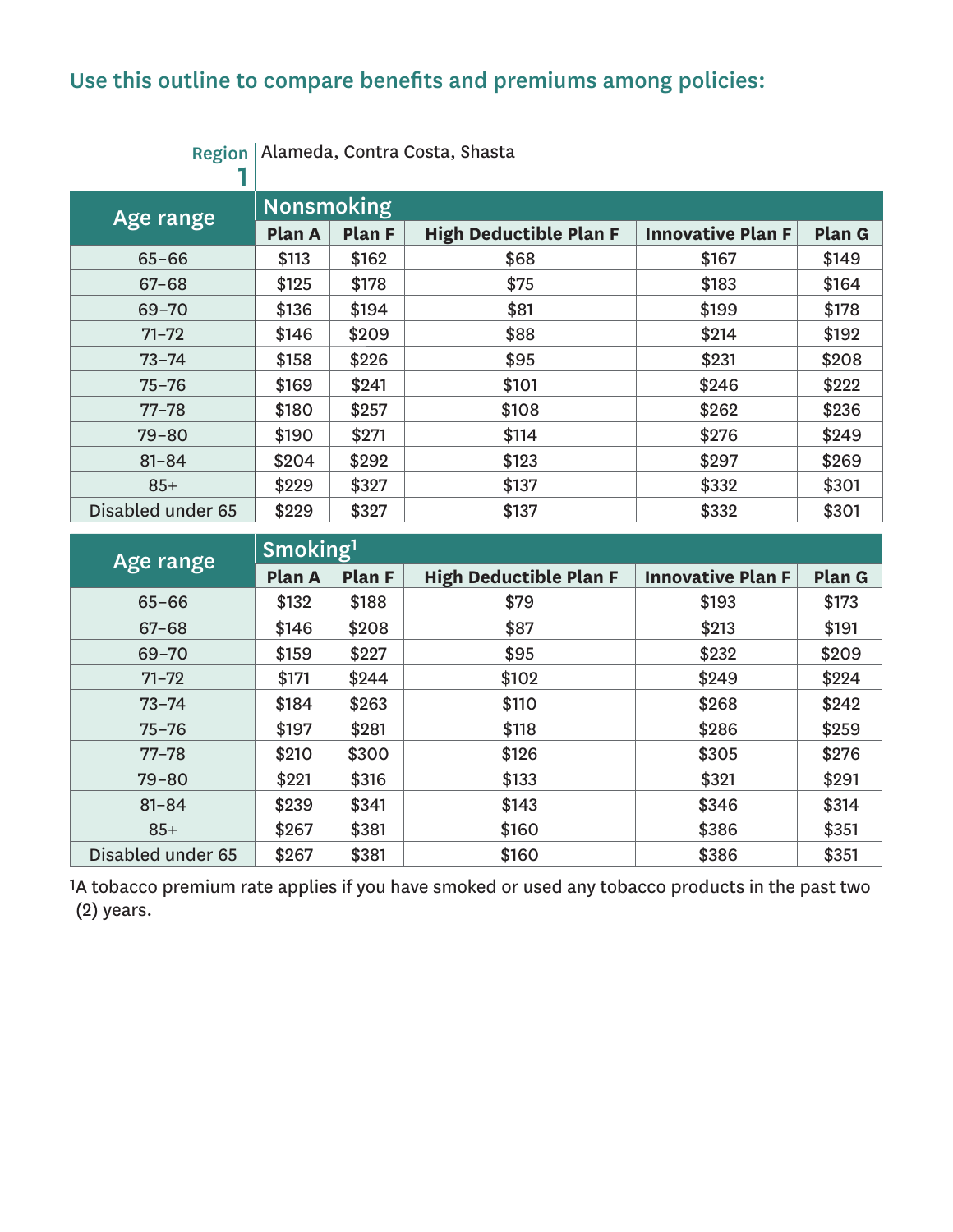#### Region Alameda, Contra Costa, Shasta

|                   | <b>Nonsmoking</b> |                             |               | Smoking <sup>1</sup> |                             |               |
|-------------------|-------------------|-----------------------------|---------------|----------------------|-----------------------------|---------------|
| Age range         | Plan D            | <b>Innovative</b><br>Plan G | <b>Plan N</b> | Plan D               | <b>Innovative</b><br>Plan G | <b>Plan N</b> |
| 65-66             | \$144             | \$152                       | \$128         | \$168                | \$176                       | \$150         |
| 67-68             | \$160             | \$168                       | \$143         | \$186                | \$195                       | \$167         |
| 69-70             | \$174             | \$182                       | \$155         | \$202                | \$211                       | \$181         |
| $71 - 72$         | \$188             | \$197                       | \$168         | \$219                | \$228                       | \$196         |
| $73 - 74$         | \$202             | \$211                       | \$181         | \$236                | \$245                       | \$211         |
| 75-76             | \$217             | \$225                       | \$194         | \$252                | \$261                       | \$226         |
| 77-78             | \$232             | \$240                       | \$207         | \$271                | \$280                       | \$242         |
| 79-80             | \$244             | \$253                       | \$218         | \$285                | \$293                       | \$254         |
| 81-82             | \$257             | \$265                       | \$230         | \$300                | \$308                       | \$268         |
| 83-84             | \$270             | \$279                       | \$241         | \$315                | \$324                       | \$281         |
| 85-86             | \$283             | \$291                       | \$253         | \$330                | \$339                       | \$295         |
| 87-88             | \$295             | \$304                       | \$264         | \$344                | \$353                       | \$308         |
| 89-90             | \$308             | \$316                       | \$275         | \$359                | \$367                       | \$320         |
| 91-92             | \$319             | \$328                       | \$285         | \$373                | \$382                       | \$333         |
| 93-94             | \$331             | \$340                       | \$296         | \$386                | \$395                       | \$345         |
| $95+$             | \$350             | \$358                       | \$312         | \$408                | \$417                       | \$364         |
| Disabled under 65 | \$350             | \$358                       | \$312         | \$408                | \$417                       | \$364         |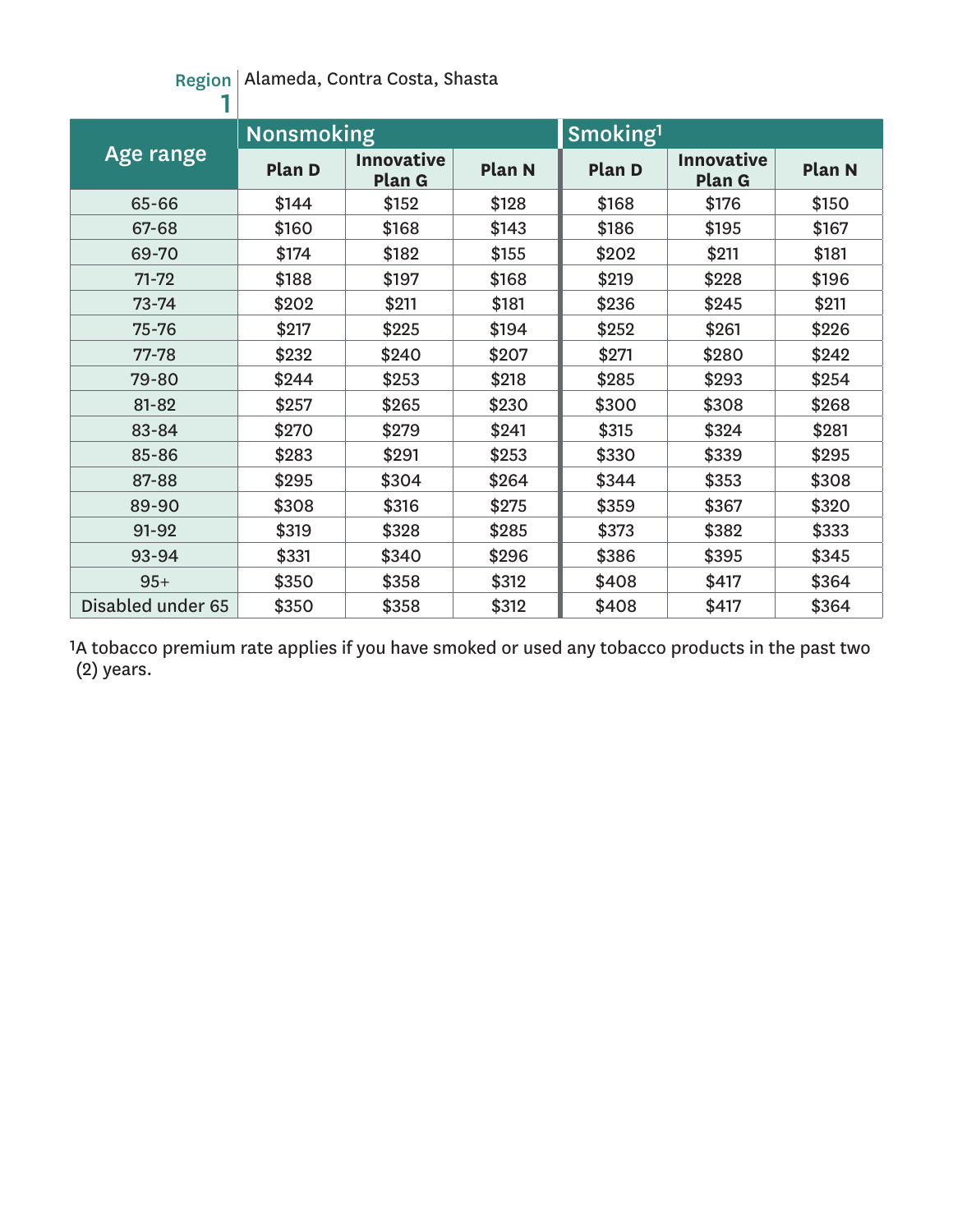Region Alpine, Amador, Butte, Calaveras, Colusa, Del Norte, Glenn, Humboldt,  $\mathbf{2} \, |\,$ Inyo, Kings, Lake, Lassen, Madera, Marin, Mariposa, Mendocino, Merced, Modoc, Mono, Monterey, Nevada, Plumas, San Benito, San Diego, San Francisco, San Luis Obispo, San Mateo, Santa Barbara, Santa Clara, Sierra, Siskiyou, Sonoma, Sutter, Tehama, Trinity, Tuolumne, Yuba

| Age range         | <b>Nonsmoking</b> |        |                               |                          |               |
|-------------------|-------------------|--------|-------------------------------|--------------------------|---------------|
|                   | Plan A            | Plan F | <b>High Deductible Plan F</b> | <b>Innovative Plan F</b> | <b>Plan G</b> |
| $65 - 66$         | \$109             | \$155  | \$65                          | \$160                    | \$143         |
| $67 - 68$         | \$120             | \$171  | \$72                          | \$176                    | \$157         |
| $69 - 70$         | \$131             | \$187  | \$79                          | \$192                    | \$172         |
| $71 - 72$         | \$141             | \$201  | \$84                          | \$206                    | \$185         |
| $73 - 74$         | \$152             | \$217  | \$91                          | \$222                    | \$200         |
| $75 - 76$         | \$162             | \$232  | \$97                          | \$237                    | \$213         |
| $77 - 78$         | \$173             | \$247  | \$104                         | \$252                    | \$227         |
| $79 - 80$         | \$182             | \$260  | \$109                         | \$265                    | \$239         |
| $81 - 84$         | \$197             | \$281  | \$118                         | \$286                    | \$259         |
| $85+$             | \$220             | \$314  | \$132                         | \$319                    | \$289         |
| Disabled under 65 | \$220             | \$314  | \$132                         | \$319                    | \$289         |

| Age range         | Smoking <sup>1</sup> |               |                               |                          |        |
|-------------------|----------------------|---------------|-------------------------------|--------------------------|--------|
|                   | Plan A               | <b>Plan F</b> | <b>High Deductible Plan F</b> | <b>Innovative Plan F</b> | Plan G |
| $65 - 66$         | \$127                | \$181         | \$76                          | \$186                    | \$167  |
| $67 - 68$         | \$140                | \$200         | \$84                          | \$205                    | \$184  |
| $69 - 70$         | \$153                | \$218         | \$92                          | \$223                    | \$201  |
| $71 - 72$         | \$165                | \$235         | \$99                          | \$240                    | \$216  |
| $73 - 74$         | \$177                | \$253         | \$106                         | \$258                    | \$233  |
| $75 - 76$         | \$189                | \$270         | \$113                         | \$275                    | \$248  |
| $77 - 78$         | \$202                | \$288         | \$121                         | \$293                    | \$265  |
| $79 - 80$         | \$213                | \$304         | \$128                         | \$309                    | \$280  |
| $81 - 84$         | \$230                | \$328         | \$138                         | \$333                    | \$302  |
| $85+$             | \$256                | \$366         | \$154                         | \$371                    | \$337  |
| Disabled under 65 | \$256                | \$366         | \$154                         | \$371                    | \$337  |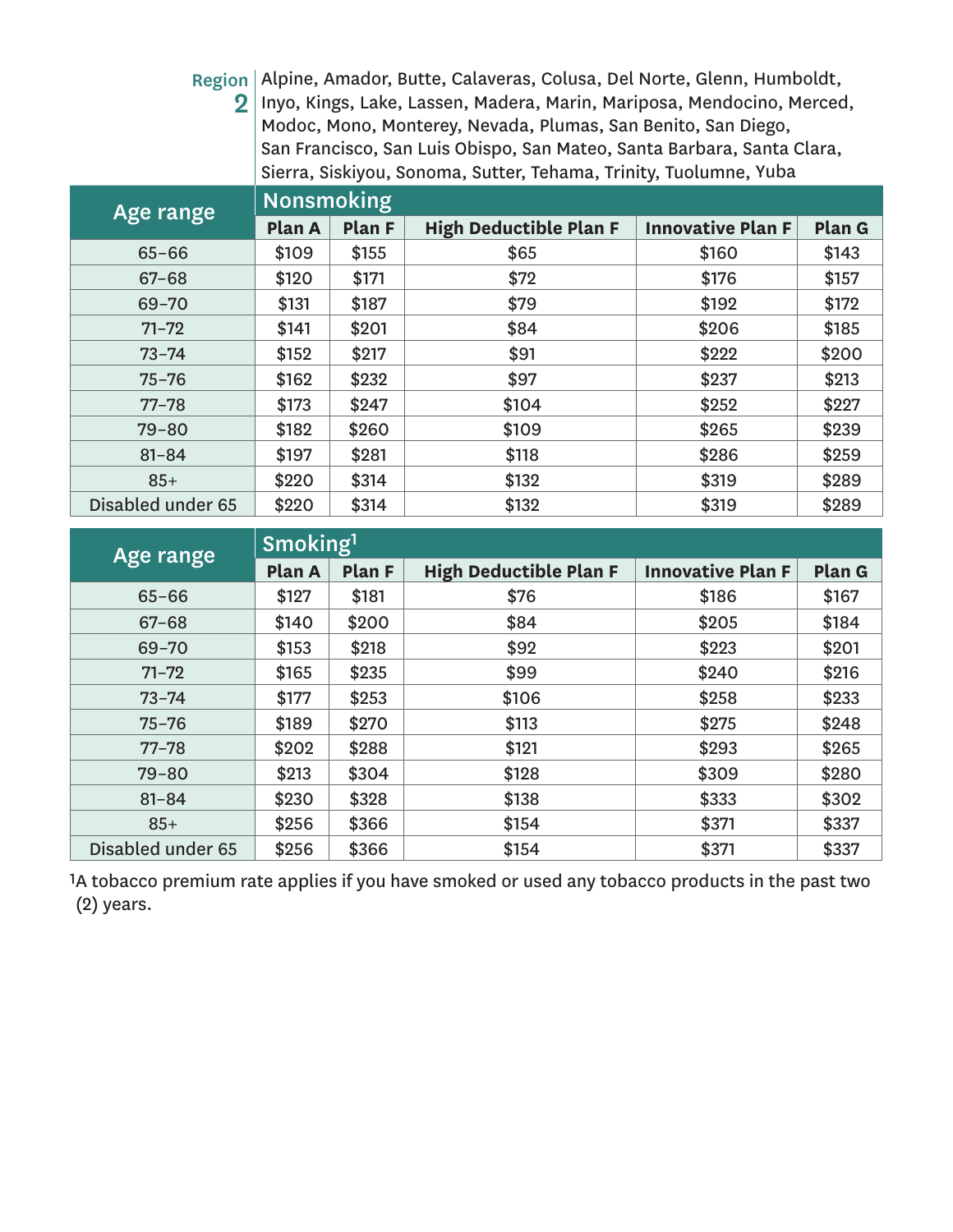Region Alpine, Amador, Butte, Calaveras, Colusa, Del Norte, Glenn, Humboldt, Inyo,  $\mathbf{2} \, |\,$ Kings, Lake, Lassen, Madera, Marin, Mariposa, Mendocino, Merced, Modoc, Mono, Monterey, Nevada, Plumas, San Benito, San Francisco, San Luis Obispo, San Mateo, Santa Barbara, Santa Clara, Sierra, Siskiyou, Sonoma, Sutter, Tehama, Trinity, Tuolumne, Yuba

|                   | <b>Nonsmoking</b> |                             |               | Smoking <sup>1</sup> |                                    |        |  |
|-------------------|-------------------|-----------------------------|---------------|----------------------|------------------------------------|--------|--|
| Age range         | Plan D            | <b>Innovative</b><br>Plan G | <b>Plan N</b> | <b>Plan D</b>        | <b>Innovative</b><br><b>Plan G</b> | Plan N |  |
| 65-66             | \$136             | \$145                       | \$122         | \$159                | \$167                              | \$142  |  |
| 67-68             | \$151             | \$159                       | \$135         | \$176                | \$184                              | \$157  |  |
| 69-70             | \$164             | \$172                       | \$147         | \$192                | \$200                              | \$171  |  |
| $71 - 72$         | \$178             | \$187                       | \$159         | \$208                | \$216                              | \$186  |  |
| $73 - 74$         | \$192             | \$200                       | \$171         | \$224                | \$232                              | \$200  |  |
| 75-76             | \$205             | \$214                       | \$183         | \$239                | \$248                              | \$214  |  |
| 77-78             | \$219             | \$228                       | \$196         | \$256                | \$265                              | \$229  |  |
| 79-80             | \$231             | \$240                       | \$206         | \$269                | \$278                              | \$241  |  |
| 81-82             | \$244             | \$252                       | \$218         | \$285                | \$293                              | \$254  |  |
| 83-84             | \$256             | \$265                       | \$229         | \$299                | \$307                              | \$267  |  |
| 85-86             | \$268             | \$276                       | \$239         | \$312                | \$321                              | \$279  |  |
| 87-88             | \$280             | \$289                       | \$250         | \$326                | \$335                              | \$292  |  |
| 89-90             | \$292             | \$300                       | \$261         | \$340                | \$349                              | \$304  |  |
| 91-92             | \$302             | \$311                       | \$270         | \$353                | \$362                              | \$316  |  |
| 93-94             | \$313             | \$322                       | \$280         | \$366                | \$375                              | \$327  |  |
| $95+$             | \$331             | \$340                       | \$296         | \$386                | \$395                              | \$345  |  |
| Disabled under 65 | \$331             | \$340                       | \$296         | \$386                | \$395                              | \$345  |  |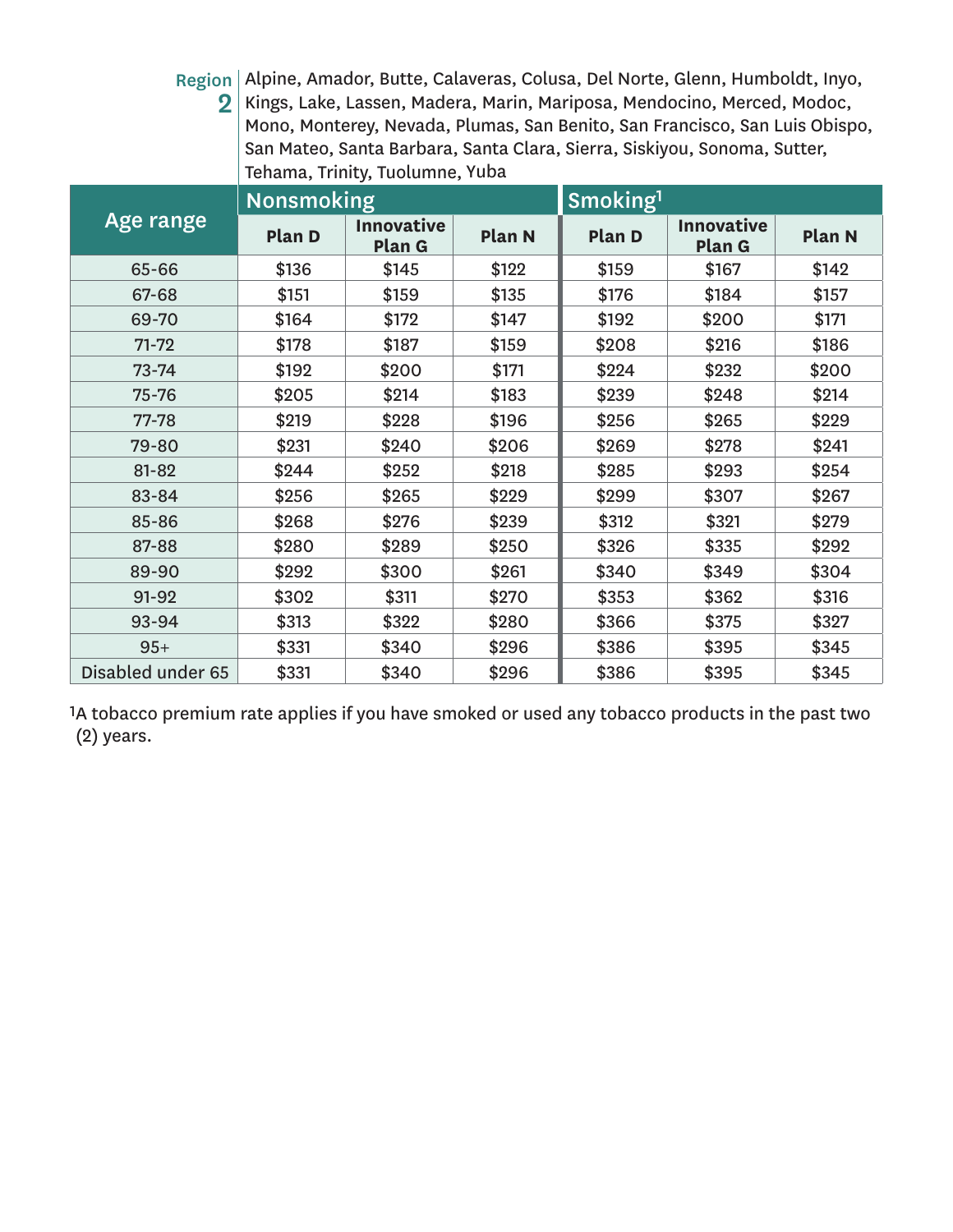#### Region Los Angeles, Orange

| 3                 |                   |               |                               |                          |        |
|-------------------|-------------------|---------------|-------------------------------|--------------------------|--------|
| Age range         | <b>Nonsmoking</b> |               |                               |                          |        |
|                   | Plan A            | <b>Plan F</b> | <b>High Deductible Plan F</b> | <b>Innovative Plan F</b> | Plan G |
| $65 - 66$         | \$124             | \$177         | \$74                          | \$182                    | \$163  |
| $67 - 68$         | \$137             | \$195         | \$82                          | \$200                    | \$179  |
| $69 - 70$         | \$149             | \$213         | \$89                          | \$218                    | \$196  |
| $71 - 72$         | \$160             | \$229         | \$96                          | \$234                    | \$211  |
| $73 - 74$         | \$173             | \$247         | \$104                         | \$252                    | \$227  |
| $75 - 76$         | \$185             | \$264         | \$111                         | \$269                    | \$243  |
| $77 - 78$         | \$197             | \$282         | \$118                         | \$287                    | \$259  |
| $79 - 80$         | \$208             | \$297         | \$125                         | \$302                    | \$273  |
| $81 - 84$         | \$224             | \$320         | \$134                         | \$325                    | \$294  |
| $85+$             | \$251             | \$358         | \$150                         | \$363                    | \$329  |
| Disabled under 65 | \$251             | \$358         | \$150                         | \$363                    | \$329  |

| Age range         | Smoking <sup>1</sup> |                                         |       |                          |        |  |  |  |
|-------------------|----------------------|-----------------------------------------|-------|--------------------------|--------|--|--|--|
|                   | Plan A               | <b>High Deductible Plan F</b><br>Plan F |       | <b>Innovative Plan F</b> | Plan G |  |  |  |
| $65 - 66$         | \$144                | \$206                                   | \$87  | \$211                    | \$190  |  |  |  |
| $67 - 68$         | \$160                | \$228                                   | \$96  | \$233                    | \$210  |  |  |  |
| $69 - 70$         | \$174                | \$248                                   | \$104 | \$253                    | \$228  |  |  |  |
| $71 - 72$         | \$188                | \$268                                   | \$113 | \$273                    | \$247  |  |  |  |
| $73 - 74$         | \$202                | \$289                                   | \$121 | \$294                    | \$266  |  |  |  |
| $75 - 76$         | \$216                | \$308                                   | \$129 | \$313                    | \$283  |  |  |  |
| $77 - 78$         | \$230                | \$328                                   | \$138 | \$333                    | \$302  |  |  |  |
| $79 - 80$         | \$242                | \$346                                   | \$145 | \$351                    | \$318  |  |  |  |
| $81 - 84$         | \$261                | \$373                                   | \$157 | \$378                    | \$343  |  |  |  |
| $85+$             | \$293                | \$418                                   | \$176 | \$423                    | \$385  |  |  |  |
| Disabled under 65 | \$293                | \$418                                   | \$176 | \$423                    | \$385  |  |  |  |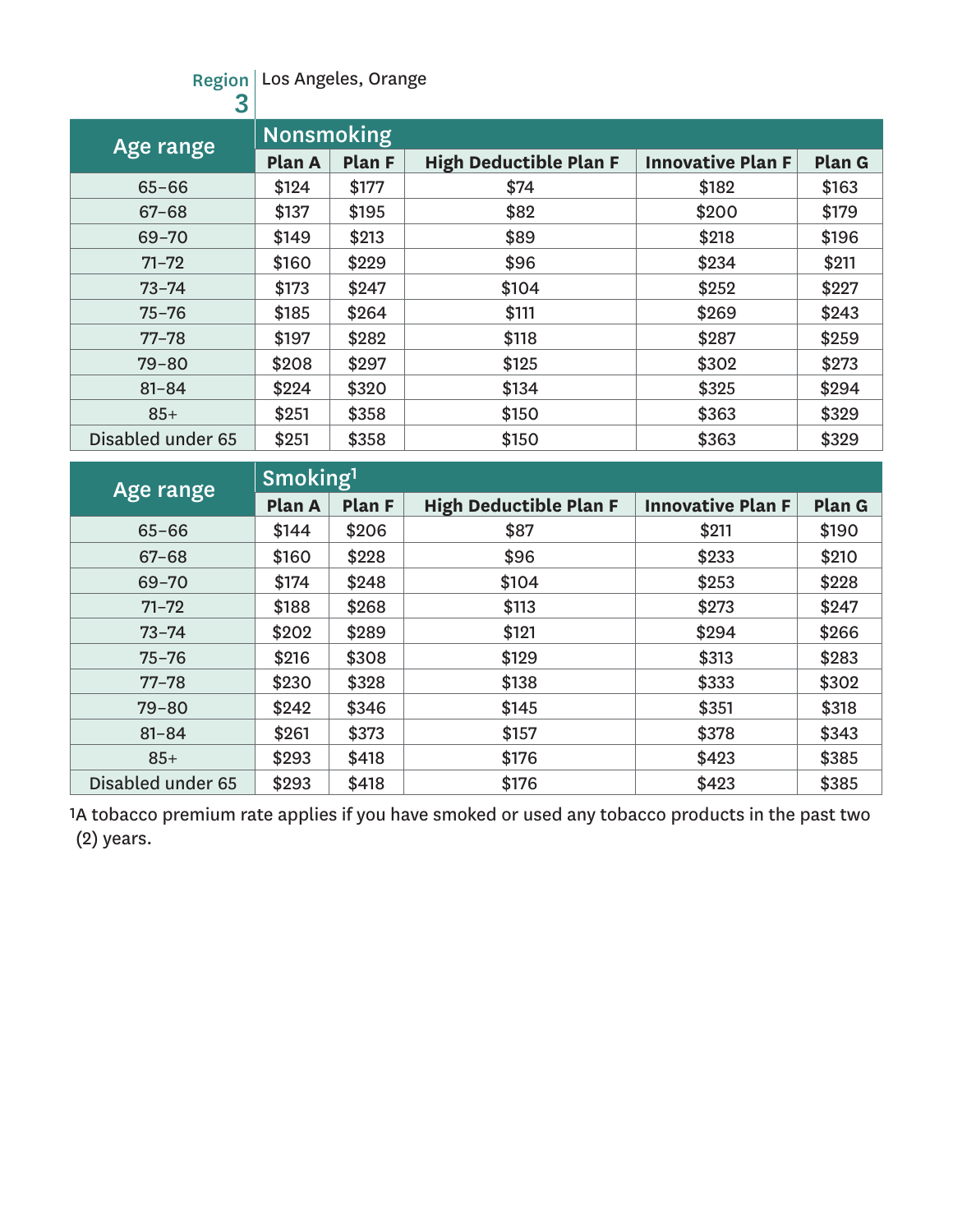| <b>Region</b><br>3 | Orange            |                             |               |                      |                             |               |
|--------------------|-------------------|-----------------------------|---------------|----------------------|-----------------------------|---------------|
|                    | <b>Nonsmoking</b> |                             |               | Smoking <sup>1</sup> |                             |               |
| Age range          | Plan D            | <b>Innovative</b><br>Plan G | <b>Plan N</b> | <b>Plan D</b>        | <b>Innovative</b><br>Plan G | <b>Plan N</b> |
| 65-66              | \$159             | \$167                       | \$142         | \$185                | \$193                       | \$165         |
| 67-68              | \$176             | \$184                       | \$157         | \$205                | \$214                       | \$183         |
| 69-70              | \$192             | \$200                       | \$171         | \$224                | \$232                       | \$200         |
| $71 - 72$          | \$208             | \$216                       | \$186         | \$243                | \$251                       | \$217         |
| $73 - 74$          | \$224             | \$232                       | \$200         | \$260                | \$269                       | \$233         |
| 75-76              | \$239             | \$248                       | \$214         | \$279                | \$288                       | \$249         |
| 77-78              | \$256             | \$265                       | \$229         | \$299                | \$307                       | \$267         |
| 79-80              | \$269             | \$278                       | \$241         | \$314                | \$323                       | \$281         |
| 81-82              | \$284             | \$292                       | \$253         | \$331                | \$340                       | \$296         |
| 83-84              | \$298             | \$307                       | \$266         | \$348                | \$357                       | \$311         |
| 85-86              | \$312             | \$321                       | \$279         | \$364                | \$373                       | \$325         |
| 87-88              | \$326             | \$334                       | \$291         | \$380                | \$389                       | \$340         |
| 89-90              | \$339             | \$348                       | \$303         | \$396                | \$405                       | \$354         |
| 91-92              | \$352             | \$361                       | \$315         | \$411                | \$420                       | \$367         |
| 93-94              | \$365             | \$374                       | \$326         | \$425                | \$434                       | \$380         |
| $95+$              | \$385             | \$394                       | \$344         | \$450                | \$459                       | \$402         |
| Disabled under 65  | \$385             | \$394                       | \$344         | \$450                | \$459                       | \$402         |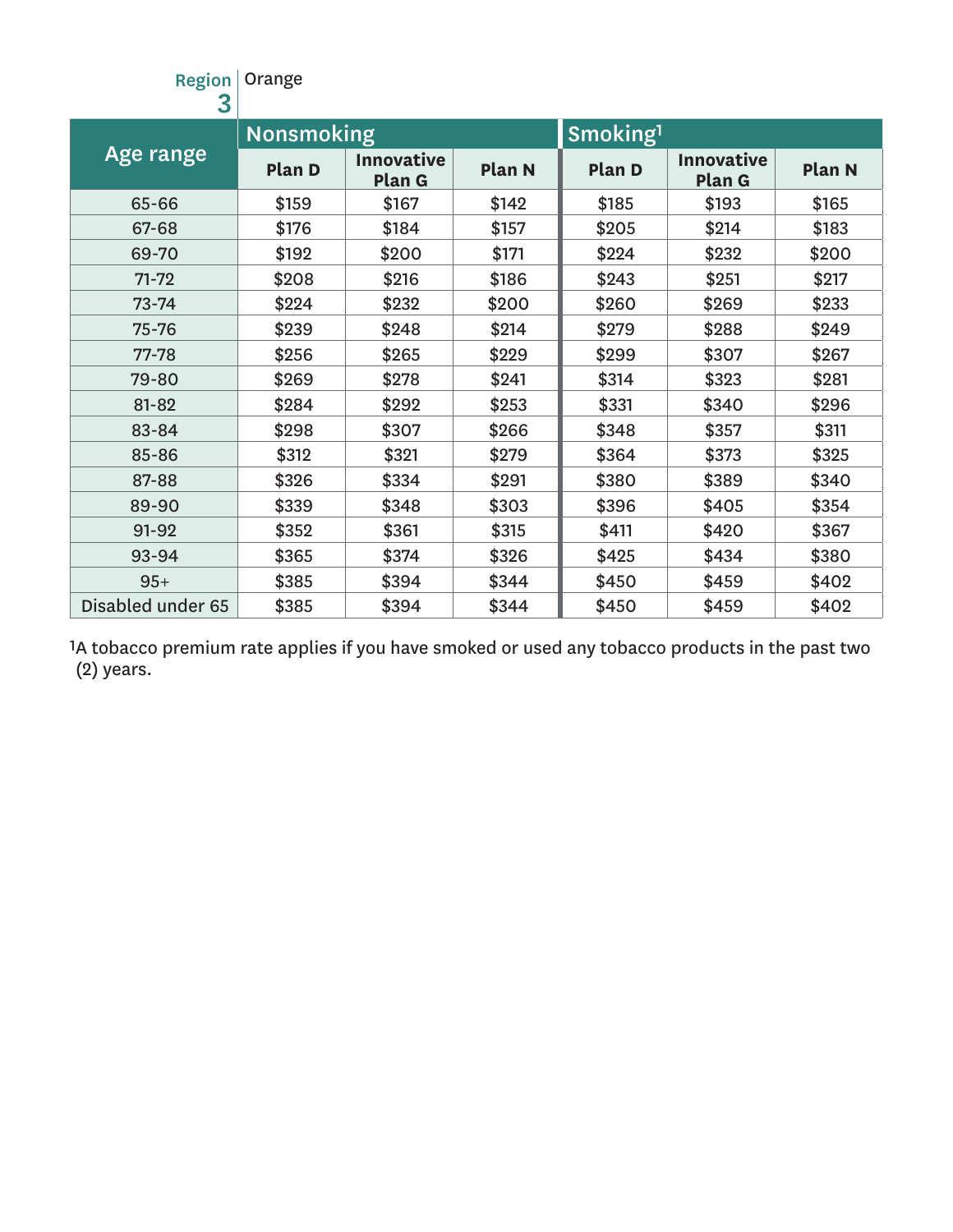Region Kern, Napa, Riverside, San Bernardino, Ventura

| 4                 |                   |               |                               |                          |        |
|-------------------|-------------------|---------------|-------------------------------|--------------------------|--------|
| Age range         | <b>Nonsmoking</b> |               |                               |                          |        |
|                   | Plan A            | <b>Plan F</b> | <b>High Deductible Plan F</b> | <b>Innovative Plan F</b> | Plan G |
| $65 - 66$         | \$121             | \$173         | \$73                          | \$178                    | \$159  |
| $67 - 68$         | \$134             | \$192         | \$81                          | \$197                    | \$177  |
| $69 - 70$         | \$146             | \$209         | \$88                          | \$214                    | \$192  |
| $71 - 72$         | \$158             | \$225         | \$95                          | \$230                    | \$207  |
| $73 - 74$         | \$169             | \$242         | \$102                         | \$247                    | \$223  |
| $75 - 76$         | \$181             | \$259         | \$109                         | \$264                    | \$238  |
| $77 - 78$         | \$193             | \$276         | \$116                         | \$281                    | \$254  |
| $79 - 80$         | \$204             | \$291         | \$122                         | \$296                    | \$268  |
| $81 - 84$         | \$220             | \$314         | \$132                         | \$319                    | \$289  |
| $85+$             | \$246             | \$351         | \$147                         | \$356                    | \$323  |
| Disabled under 65 | \$246             | \$351         | \$147                         | \$356                    | \$323  |

| Age range         | Smoking <sup>1</sup> |        |                               |                          |        |  |  |  |
|-------------------|----------------------|--------|-------------------------------|--------------------------|--------|--|--|--|
|                   | Plan A               | Plan F | <b>High Deductible Plan F</b> | <b>Innovative Plan F</b> | Plan G |  |  |  |
| $65 - 66$         | \$141                | \$202  | \$85                          | \$207                    | \$186  |  |  |  |
| $67 - 68$         | \$156                | \$223  | \$94                          | \$228                    | \$205  |  |  |  |
| $69 - 70$         | \$170                | \$243  | \$102                         | \$248                    | \$224  |  |  |  |
| $71 - 72$         | \$183                | \$262  | \$110                         | \$267                    | \$241  |  |  |  |
| $73 - 74$         | \$198                | \$283  | \$119                         | \$288                    | \$260  |  |  |  |
| $75 - 76$         | \$211                | \$302  | \$127                         | \$307                    | \$278  |  |  |  |
| $77 - 78$         | \$225                | \$322  | \$135                         | \$327                    | \$296  |  |  |  |
| $79 - 80$         | \$237                | \$339  | \$142                         | \$344                    | \$312  |  |  |  |
| $81 - 84$         | \$256                | \$366  | \$154                         | \$371                    | \$337  |  |  |  |
| $85+$             | \$286                | \$409  | \$172                         | \$414                    | \$376  |  |  |  |
| Disabled under 65 | \$286                | \$409  | \$172                         | \$414                    | \$376  |  |  |  |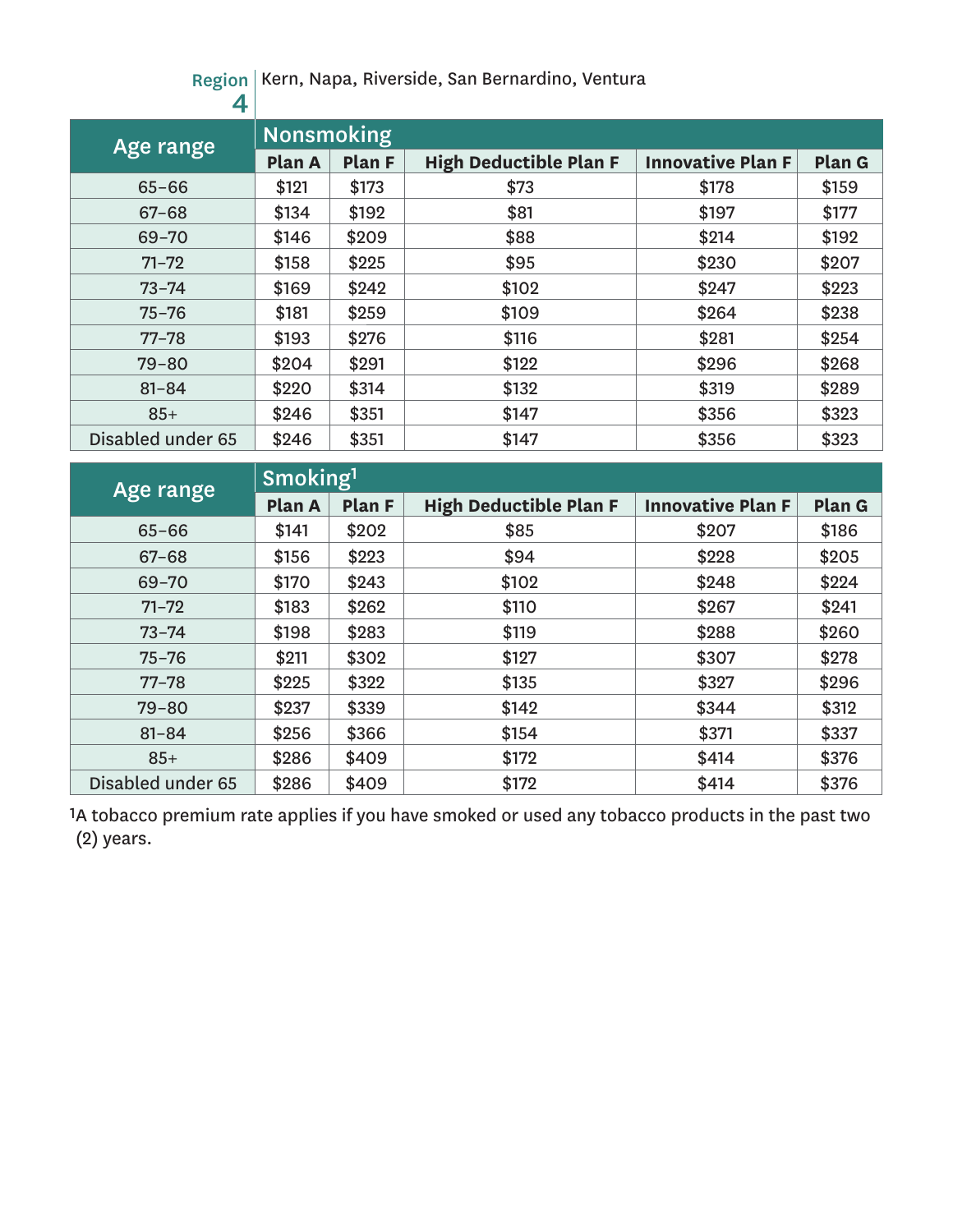Region Kern, Napa, Riverside, San Bernardino, Ventura

| 4                 |                   |                             |               |                      |                             |        |
|-------------------|-------------------|-----------------------------|---------------|----------------------|-----------------------------|--------|
|                   | <b>Nonsmoking</b> |                             |               | Smoking <sup>1</sup> |                             |        |
| Age range         | Plan D            | <b>Innovative</b><br>Plan G | <b>Plan N</b> | <b>Plan D</b>        | <b>Innovative</b><br>Plan G | Plan N |
| 65-66             | \$150             | \$158                       | \$134         | \$175                | \$183                       | \$156  |
| 67-68             | \$167             | \$175                       | \$149         | \$194                | \$203                       | \$174  |
| 69-70             | \$181             | \$189                       | \$162         | \$211                | \$220                       | \$189  |
| $71 - 72$         | \$197             | \$206                       | \$176         | \$229                | \$238                       | \$205  |
| $73 - 74$         | \$211             | \$220                       | \$189         | \$247                | \$256                       | \$221  |
| 75-76             | \$227             | \$235                       | \$202         | \$264                | \$273                       | \$236  |
| 77-78             | \$243             | \$251                       | \$217         | \$283                | \$291                       | \$253  |
| 79-80             | \$255             | \$264                       | \$228         | \$297                | \$306                       | \$265  |
| 81-82             | \$268             | \$277                       | \$240         | \$313                | \$322                       | \$280  |
| 83-84             | \$282             | \$291                       | \$252         | \$329                | \$338                       | \$294  |
| 85-86             | \$295             | \$304                       | \$264         | \$344                | \$353                       | \$308  |
| 87-88             | \$309             | \$317                       | \$276         | \$359                | \$368                       | \$321  |
| 89-90             | \$321             | \$330                       | \$287         | \$375                | \$383                       | \$335  |
| 91-92             | \$334             | \$342                       | \$298         | \$389                | \$398                       | \$347  |
| 93-94             | \$346             | \$355                       | \$309         | \$403                | \$412                       | \$360  |
| $95+$             | \$365             | \$374                       | \$326         | \$425                | \$434                       | \$380  |
| Disabled under 65 | \$365             | \$374                       | \$326         | \$425                | \$434                       | \$380  |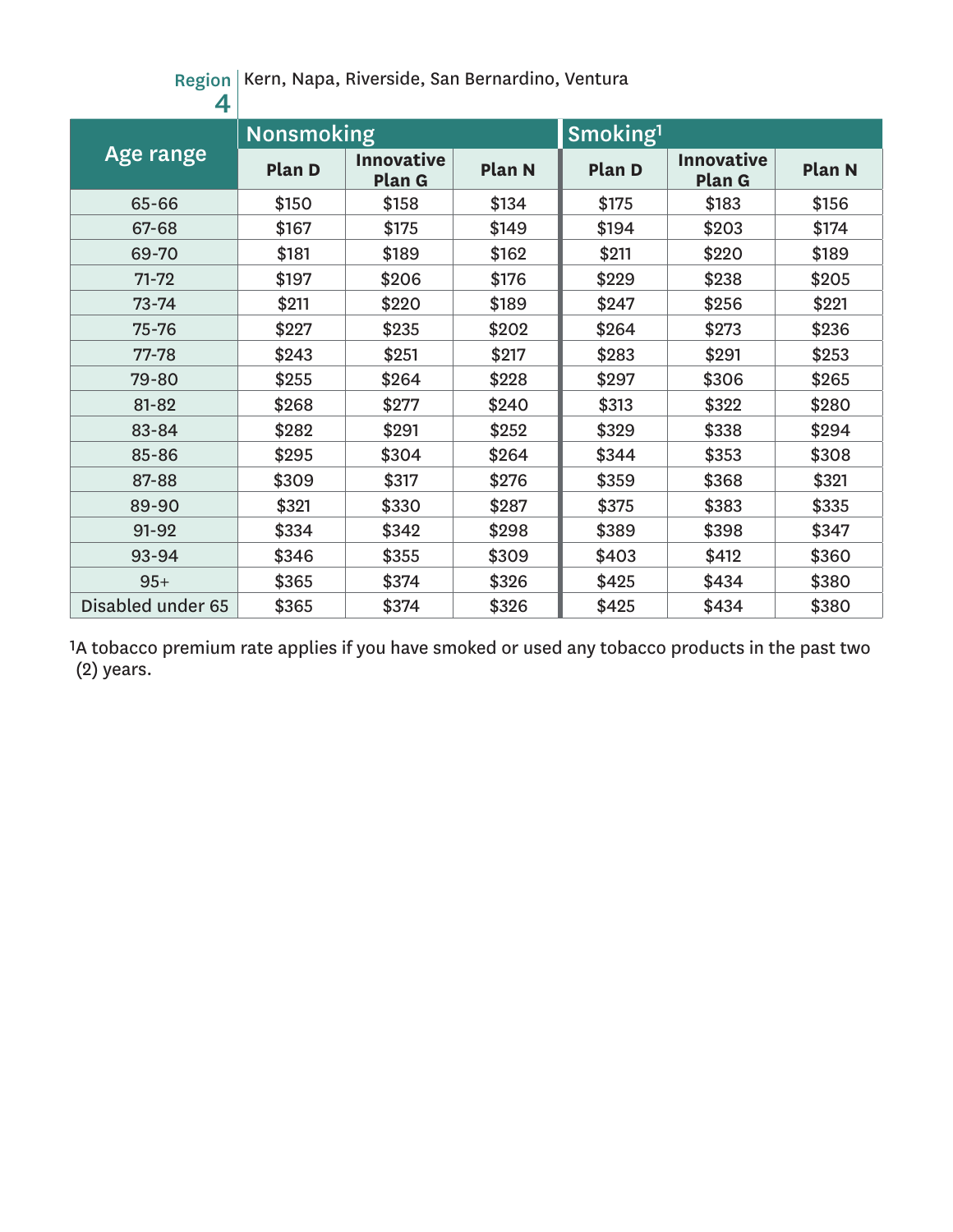Region El Dorado, Fresno, Imperial, Placer, Sacramento, San Joaquin, Santa Cruz,  ${\bf 5} \, |\,$ Solano, Stanislaus, Tulare, Yolo

| Age range         | <b>Nonsmoking</b> |        |                               |                          |        |  |  |  |
|-------------------|-------------------|--------|-------------------------------|--------------------------|--------|--|--|--|
|                   | Plan A            | Plan F | <b>High Deductible Plan F</b> | <b>Innovative Plan F</b> | Plan G |  |  |  |
| $65 - 66$         | \$101             | \$144  | \$60                          | \$149                    | \$132  |  |  |  |
| $67 - 68$         | \$111             | \$159  | \$67                          | \$164                    | \$146  |  |  |  |
| $69 - 70$         | \$122             | \$174  | \$73                          | \$179                    | \$160  |  |  |  |
| $71 - 72$         | \$131             | \$187  | \$79                          | \$192                    | \$172  |  |  |  |
| $73 - 74$         | \$141             | \$202  | \$85                          | \$207                    | \$186  |  |  |  |
| $75 - 76$         | \$151             | \$215  | \$90                          | \$220                    | \$198  |  |  |  |
| $77 - 78$         | \$161             | \$230  | \$97                          | \$235                    | \$212  |  |  |  |
| $79 - 80$         | \$169             | \$242  | \$102                         | \$247                    | \$223  |  |  |  |
| $81 - 84$         | \$183             | \$261  | \$110                         | \$266                    | \$240  |  |  |  |
| $85+$             | \$204             | \$292  | \$123                         | \$297                    | \$269  |  |  |  |
| Disabled under 65 | \$204             | \$292  | \$123                         | \$297                    | \$269  |  |  |  |

| Age range         | Smoking <sup>1</sup> |        |                               |                          |        |  |  |  |
|-------------------|----------------------|--------|-------------------------------|--------------------------|--------|--|--|--|
|                   | Plan A               | Plan F | <b>High Deductible Plan F</b> | <b>Innovative Plan F</b> | Plan G |  |  |  |
| $65 - 66$         | \$118                | \$168  | \$71                          | \$173                    | \$155  |  |  |  |
| $67 - 68$         | \$130                | \$186  | \$78                          | \$191                    | \$171  |  |  |  |
| $69 - 70$         | \$141                | \$202  | \$85                          | \$207                    | \$186  |  |  |  |
| $71 - 72$         | \$153                | \$218  | \$92                          | \$223                    | \$201  |  |  |  |
| $73 - 74$         | \$165                | \$235  | \$99                          | \$240                    | \$216  |  |  |  |
| $75 - 76$         | \$176                | \$251  | \$105                         | \$256                    | \$231  |  |  |  |
| $77 - 78$         | \$188                | \$268  | \$113                         | \$273                    | \$247  |  |  |  |
| $79 - 80$         | \$197                | \$282  | \$118                         | \$287                    | \$259  |  |  |  |
| $81 - 84$         | \$214                | \$305  | \$128                         | \$310                    | \$281  |  |  |  |
| $85+$             | \$239                | \$341  | \$143                         | \$346                    | \$314  |  |  |  |
| Disabled under 65 | \$239                | \$341  | \$143                         | \$346                    | \$314  |  |  |  |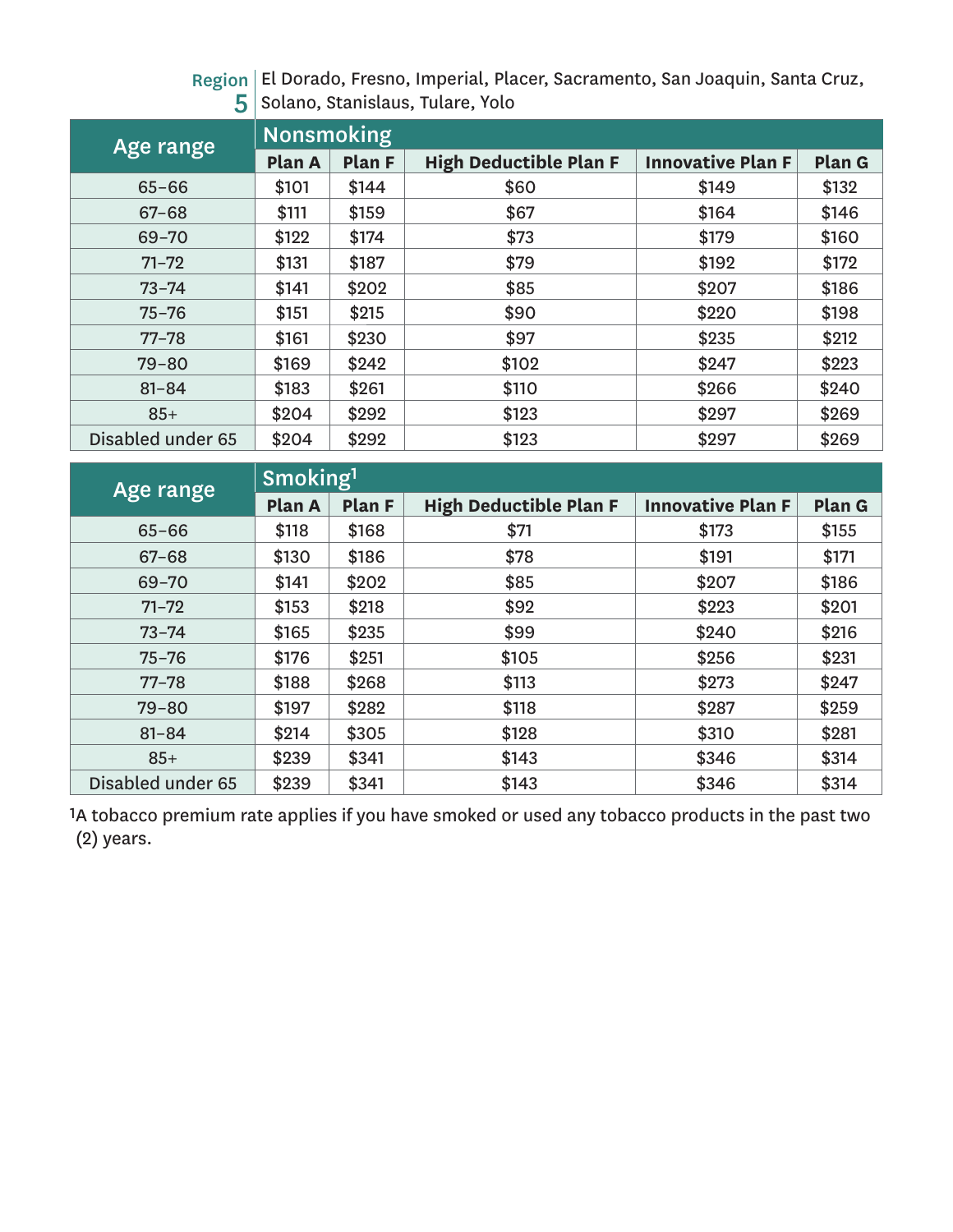Region El Dorado, Fresno, Imperial, Placer, Sacramento, San Joaquin, Santa Cruz,  ${\bf 5} \, |\,$ Solano, Stanislaus, Tulare, Yolo

|                   | <b>Nonsmoking</b> |                             |               | Smoking <sup>1</sup> |                             |        |  |
|-------------------|-------------------|-----------------------------|---------------|----------------------|-----------------------------|--------|--|
| Age range         | Plan D            | <b>Innovative</b><br>Plan G | <b>Plan N</b> | <b>Plan D</b>        | <b>Innovative</b><br>Plan G | Plan N |  |
| 65-66             | \$125             | \$133                       | \$112         | \$145                | \$154                       | \$130  |  |
| 67-68             | \$138             | \$147                       | \$124         | \$161                | \$170                       | \$144  |  |
| 69-70             | \$151             | \$159                       | \$135         | \$176                | \$184                       | \$157  |  |
| $71 - 72$         | \$164             | \$172                       | \$147         | \$191                | \$199                       | \$171  |  |
| $73 - 74$         | \$176             | \$184                       | \$157         | \$205                | \$214                       | \$183  |  |
| 75-76             | \$188             | \$197                       | \$168         | \$219                | \$228                       | \$196  |  |
| 77-78             | \$202             | \$210                       | \$180         | \$235                | \$244                       | \$210  |  |
| 79-80             | \$212             | \$221                       | \$190         | \$247                | \$256                       | \$221  |  |
| 81-82             | \$224             | \$232                       | \$200         | \$260                | \$269                       | \$233  |  |
| 83-84             | \$235             | \$243                       | \$210         | \$274                | \$282                       | \$245  |  |
| 85-86             | \$246             | \$255                       | \$220         | \$287                | \$296                       | \$257  |  |
| 87-88             | \$257             | \$265                       | \$230         | \$300                | \$308                       | \$268  |  |
| 89-90             | \$268             | \$276                       | \$239         | \$311                | \$320                       | \$278  |  |
| 91-92             | \$277             | \$286                       | \$248         | \$324                | \$333                       | \$289  |  |
| 93-94             | \$288             | \$297                       | \$257         | \$335                | \$344                       | \$300  |  |
| $95+$             | \$304             | \$313                       | \$272         | \$354                | \$363                       | \$316  |  |
| Disabled under 65 | \$304             | \$313                       | \$272         | \$354                | \$363                       | \$316  |  |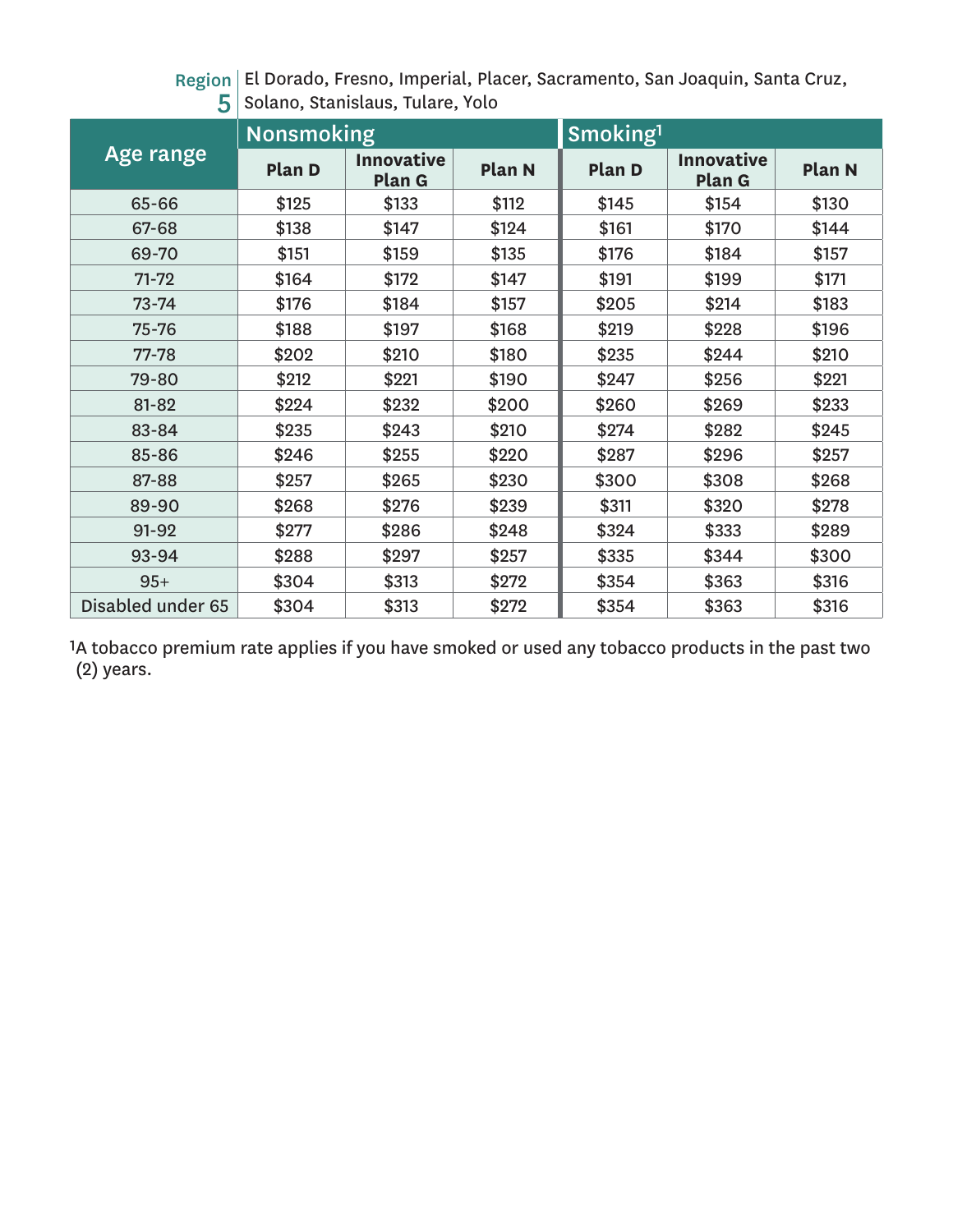### Plans D, N and Innovative Plan G – Los Angeles and San Diego Regions

Region | To determine the premium that you will pay, locate your zip code below under Region 1,

1 2 or 3 for Los Angeles or Region 1 or 2 for San Diego county. Refer to the corresponding premium chart for Region 1, 2, or 3, then locate your plan selection; D, G or N under nonsmoking or smoking, then locate your age to obtain your premium rate.

**Los Angeles County Region 1 (NPI) Zip Codes:** 90001, 90004, 90005, 90006, 90007, 90009, 90011, 90012, 90013, 90014, 90015, 90017, 90021, 90022, 90023, 90026, 90027, 90029, 90030, 90031, 90032, 90033, 90039, 90040, 90041, 90042, 90050, 90053, 90054, 90055, 90057, 90058, 90060, 90063, 90065, 90071, 90074, 90081, 90083, 90084, 90086, 90087, 90088, 90090, 90091, 90096, 90099, 90189, 90201, 90202, 90239, 90240, 90241, 90242, 90254, 90255, 90266, 90267, 90270, 90274, 90275, 90277, 90278, 90280, 90295, 90296, 90501, 90503, 90504, 90505, 90507, 90508, 90509, 90510, 90601, 90602, 90603, 90604, 90605, 90606, 90607, 90608, 90609, 90610, 90623, 90630, 90631, 90637, 90638, 90639, 90640, 90650, 90651, 90652, 90660, 90661, 90662, 90670, 90671, 90701, 90702, 90703, 90704, 90706, 90707, 90711, 90712, 90713, 90714, 90715, 90716, 90717, 90723, 90731, 90732, 90733, 90734, 90748, 90755, 90801, 90802, 90803, 90804, 90806, 90807, 90808, 90809, 90813, 90814, 90815, 90822, 90831, 90832, 90833, 90834, 90835, 90840, 90842, 90844, 90846, 90847, 90848, 90853, 90899, 91010, 91016, 91030, 91105, 91204, 91205, 91206, 91702, 91706, 91709, 91710, 91711, 91714, 91715, 91716, 91722, 91724, 91731, 91732, 91733, 91734, 91735, 91744, 91745, 91746, 91747, 91748, 91749, 91750, 91754, 91755, 91756, 91765, 91766, 91767, 91768, 91769, 91770, 91771, 91772, 91773, 91776, 91780, 91788, 91789, 91790, 91791, 91792, 91793, 91709, 91710, 92821, 92823

**San Diego County Region 1 (NPI) Zip Codes:** 91901, 91902, 91903, 91905, 91906, 91908, 91909, 91910, 91911, 91912, 91913, 91914, 91915, 91916, 91917, 91921, 91931, 91932, 91933, 91934, 91935, 91941, 91942, 91943, 91944, 91945, 91946, 91947, 91948, 91950, 91951, 91962, 91963, 91976, 91977, 91978, 91979, 91980, 91987, 92003, 92004, 92007, 92008, 92009, 92010, 92011, 92013, 92018, 92019, 92020, 92021, 92022, 92023, 92024, 92025, 92026, 92027, 92028, 92029, 92030, 92033, 92036, 92040, 92046, 92049, 92051, 92052, 92054, 92055, 92056, 92057, 92058, 92059, 92060, 92061, 92065, 92066, 92067, 92068, 92069, 92070, 92071, 92072, 92075, 92078, 92079, 92081, 92082, 92083, 92084, 92085, 92086, 92088, 92090, 92091, 92096, 92143, 92153, 92154, 92155, 92170, 92173, 92179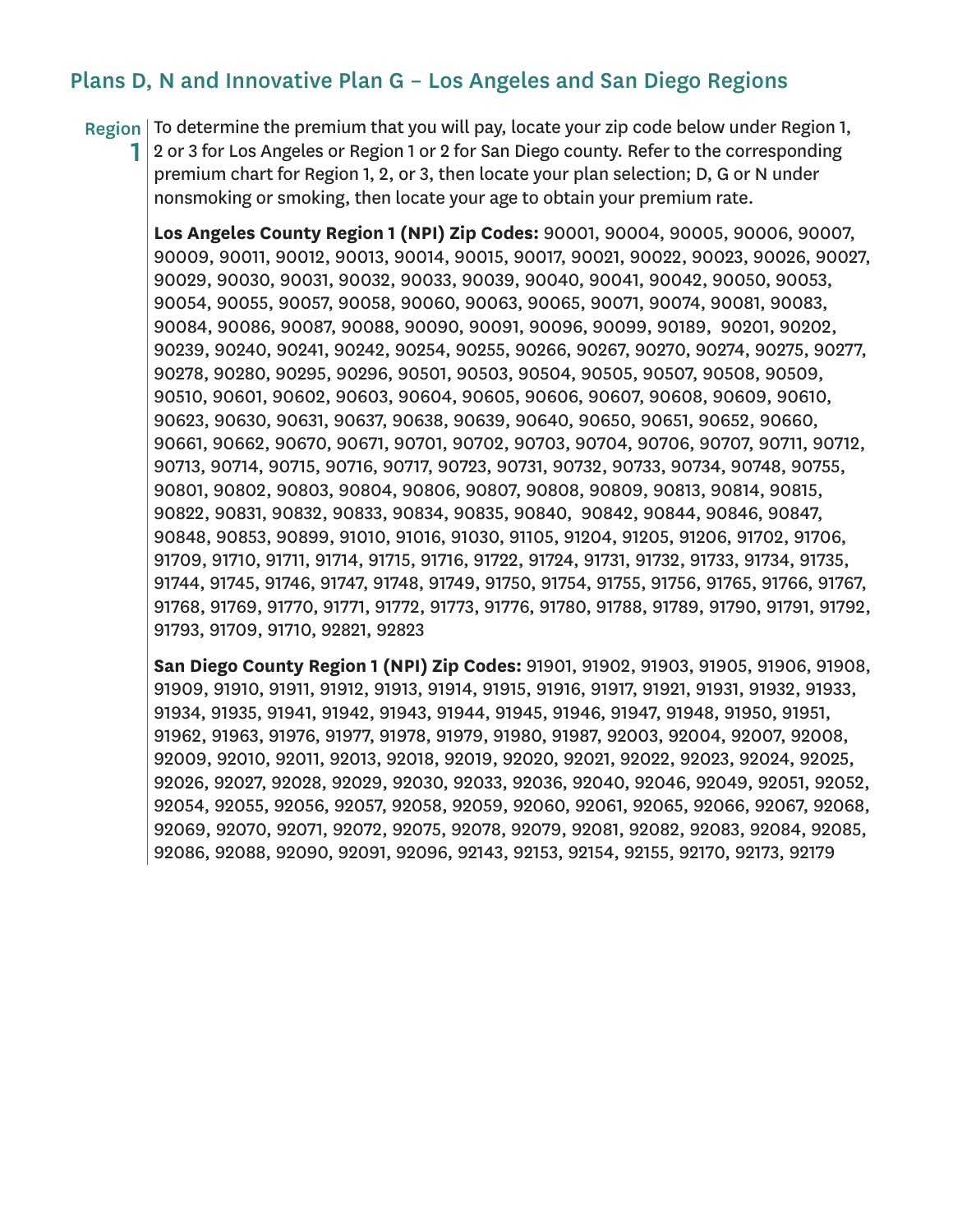#### Region Los Angeles and San Diego

|                   | <b>Nonsmoking</b> |                             |               | Smoking <sup>1</sup> |                             |               |  |
|-------------------|-------------------|-----------------------------|---------------|----------------------|-----------------------------|---------------|--|
| Age range         | Plan D            | <b>Innovative</b><br>Plan G | <b>Plan N</b> | Plan D               | <b>Innovative</b><br>Plan G | <b>Plan N</b> |  |
| 65-66             | \$144             | \$152                       | \$128         | \$168                | \$176                       | \$150         |  |
| 67-68             | \$160             | \$168                       | \$143         | \$186                | \$195                       | \$167         |  |
| 69-70             | \$174             | \$182                       | \$155         | \$202                | \$211                       | \$181         |  |
| $71 - 72$         | \$188             | \$197                       | \$168         | \$219                | \$228                       | \$196         |  |
| $73 - 74$         | \$202             | \$211                       | \$181         | \$236                | \$245                       | \$211         |  |
| 75-76             | \$217             | \$225                       | \$194         | \$252                | \$261                       | \$226         |  |
| 77-78             | \$232             | \$240                       | \$207         | \$271                | \$280                       | \$242         |  |
| 79-80             | \$244             | \$253                       | \$218         | \$285                | \$293                       | \$254         |  |
| 81-82             | \$257             | \$265                       | \$230         | \$300                | \$308                       | \$268         |  |
| 83-84             | \$270             | \$279                       | \$241         | \$315                | \$324                       | \$281         |  |
| 85-86             | \$283             | \$291                       | \$253         | \$330                | \$339                       | \$295         |  |
| 87-88             | \$295             | \$304                       | \$264         | \$344                | \$353                       | \$308         |  |
| 89-90             | \$308             | \$316                       | \$275         | \$359                | \$367                       | \$320         |  |
| 91-92             | \$319             | \$328                       | \$285         | \$373                | \$382                       | \$333         |  |
| 93-94             | \$331             | \$340                       | \$296         | \$386                | \$395                       | \$345         |  |
| $95+$             | \$350             | \$358                       | \$312         | \$408                | \$417                       | \$364         |  |
| Disabled under 65 | \$350             | \$358                       | \$312         | \$408                | \$417                       | \$364         |  |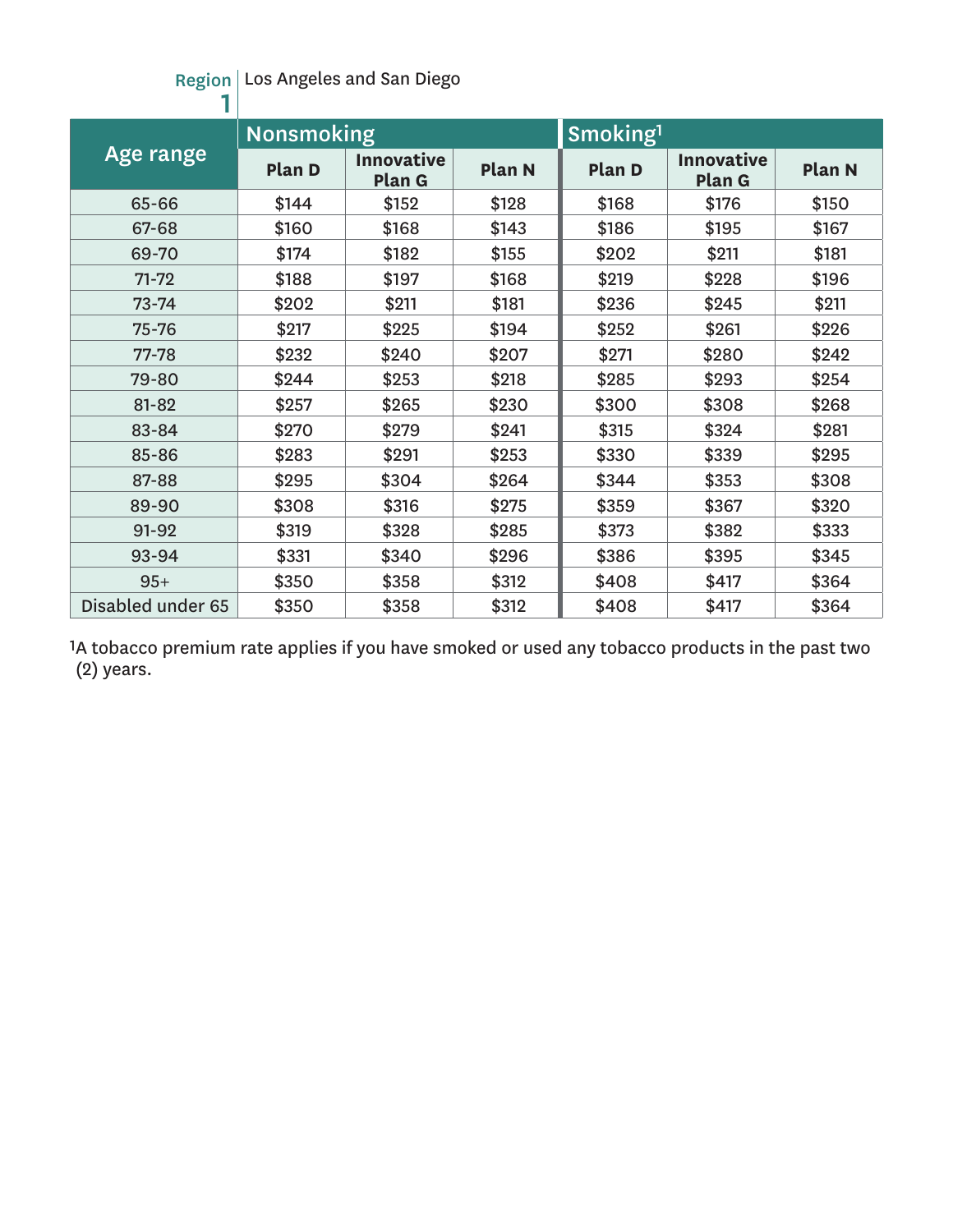### Plans D, N and Innovative Plan G – Los Angeles and San Diego Regions

Region To determine the premium that you will pay, locate your zip code below under Region 2 or

2 3 for Los Angeles or Region 2 for San Diego county. Refer to the corresponding premium chart for Region 2 or 3, then locate your plan selection; D, G or N under nonsmoking or smoking, then locate your age to obtain your premium rate.

**Los Angeles County Region 2 (NPI) Zip Codes:** 91001, 91003, 91006, 91007, 91008, 91009, 91011, 91012, 91017, 91020, 91021, 91023, 91024, 91025, 91031, 91041, 91042, 91043, 91046, 91066, 91077, 91101, 91102, 91103, 91104, 91106, 91107, 91108, 91109, 91110, 91114, 91115, 91116, 91117, 91118, 91121, 91123, 91124, 91125, 91126, 91129, 91182, 91184, 91185, 91188, 91189, 91199, 91201, 91202, 91203, 91207, 91208, 91209, 91210, 91214, 91221, 91222, 91224, 91225, 91226, 91310, 91321, 91322, 91326, 91327, 91350, 91351, 91354, 91355, 91380, 91381, 91382, 91383, 91384, 91385, 91386, 91387, 91390, 91394, 91501, 91502, 91503, 91504, 91507, 91508, 91510, 91521, 91522, 91523, 91526, 91723, 91740, 91741, 91759, 91775, 91778, 91801, 91802, 91803, 91804, 91896, 91899, 92397, 93243, 93510, 93532, 93534, 93535, 93536, 93539, 93543, 93544, 93550, 93551, 93552, 93553, 93560, 93563, 93584, 93586, 93590, 93591

**San Diego County Region 2 (NPI) Zip Codes:** 92014, 92037, 92038, 92039, 92064, 92074, 92092, 92093, 92101, 92102, 92103, 92104, 92105, 92106, 92107, 92108, 92109, 92110, 92111, 92112, 92113, 92114, 92115, 92116, 92117, 92118, 92119, 92120, 92121, 92122, 92123, 92124, 92126, 92127, 92128, 92129, 92130, 92131, 92132, 92134, 92135, 92136, 92137, 92138, 92139, 92140, 92142, 92145, 92147, 92149, 92150, 92152, 92158, 92159, 92160, 92161, 92162, 92163, 92164, 92165, 92166, 92167, 92168, 92169, 92171, 92172, 92174, 92175, 92176, 92177, 92178, 92182, 92184, 92186, 92187, 92190, 92191, 92192, 92193, 92194, 92195, 92196, 92197, 92198, 92199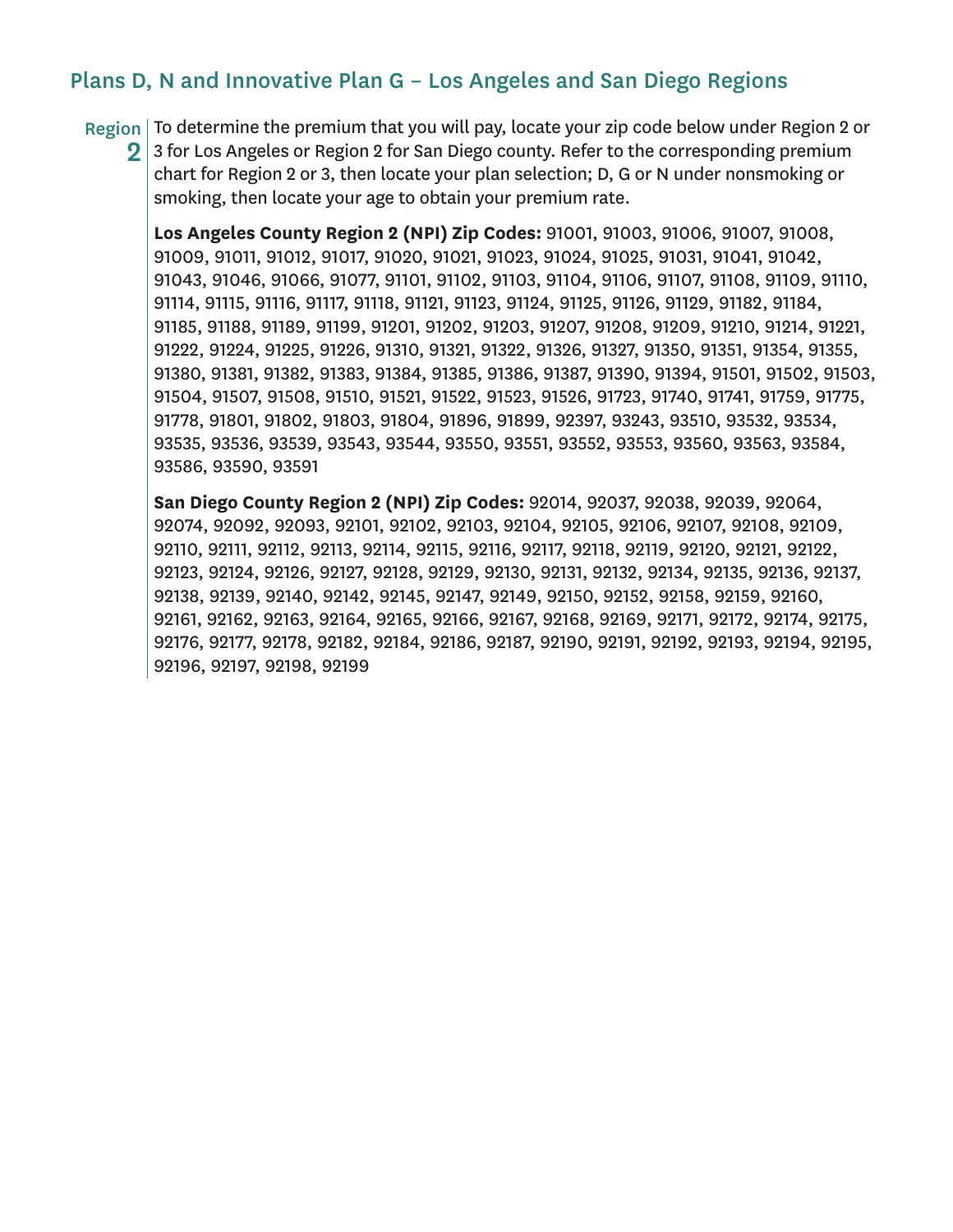#### Region Los Angeles and San Diego

| $\overline{\mathbf{2}}$ |                   |                             |               |                      |                             |        |
|-------------------------|-------------------|-----------------------------|---------------|----------------------|-----------------------------|--------|
|                         | <b>Nonsmoking</b> |                             |               | Smoking <sup>1</sup> |                             |        |
| Age range               | Plan D            | <b>Innovative</b><br>Plan G | <b>Plan N</b> | Plan D               | <b>Innovative</b><br>Plan G | Plan N |
| 65-66                   | \$144             | \$145                       | \$122         | \$168                | \$167                       | \$142  |
| 67-68                   | \$160             | \$159                       | \$135         | \$186                | \$184                       | \$157  |
| 69-70                   | \$174             | \$172                       | \$147         | \$202                | \$200                       | \$171  |
| $71 - 72$               | \$188             | \$187                       | \$159         | \$219                | \$216                       | \$186  |
| $73 - 74$               | \$202             | \$200                       | \$171         | \$236                | \$232                       | \$200  |
| 75-76                   | \$217             | \$214                       | \$183         | \$252                | \$248                       | \$214  |
| 77-78                   | \$232             | \$228                       | \$196         | \$271                | \$265                       | \$229  |
| 79-80                   | \$244             | \$240                       | \$206         | \$285                | \$278                       | \$241  |
| 81-82                   | \$257             | \$252                       | \$218         | \$300                | \$293                       | \$254  |
| 83-84                   | \$270             | \$265                       | \$229         | \$315                | \$307                       | \$267  |
| 85-86                   | \$283             | \$276                       | \$239         | \$330                | \$321                       | \$279  |
| 87-88                   | \$295             | \$289                       | \$250         | \$344                | \$335                       | \$292  |
| 89-90                   | \$308             | \$300                       | \$261         | \$359                | \$349                       | \$304  |
| 91-92                   | \$319             | \$311                       | \$270         | \$373                | \$362                       | \$316  |
| 93-94                   | \$331             | \$322                       | \$280         | \$386                | \$375                       | \$327  |
| $95+$                   | \$350             | \$340                       | \$296         | \$408                | \$395                       | \$345  |
| Disabled under 65       | \$350             | \$340                       | \$296         | \$408                | \$395                       | \$345  |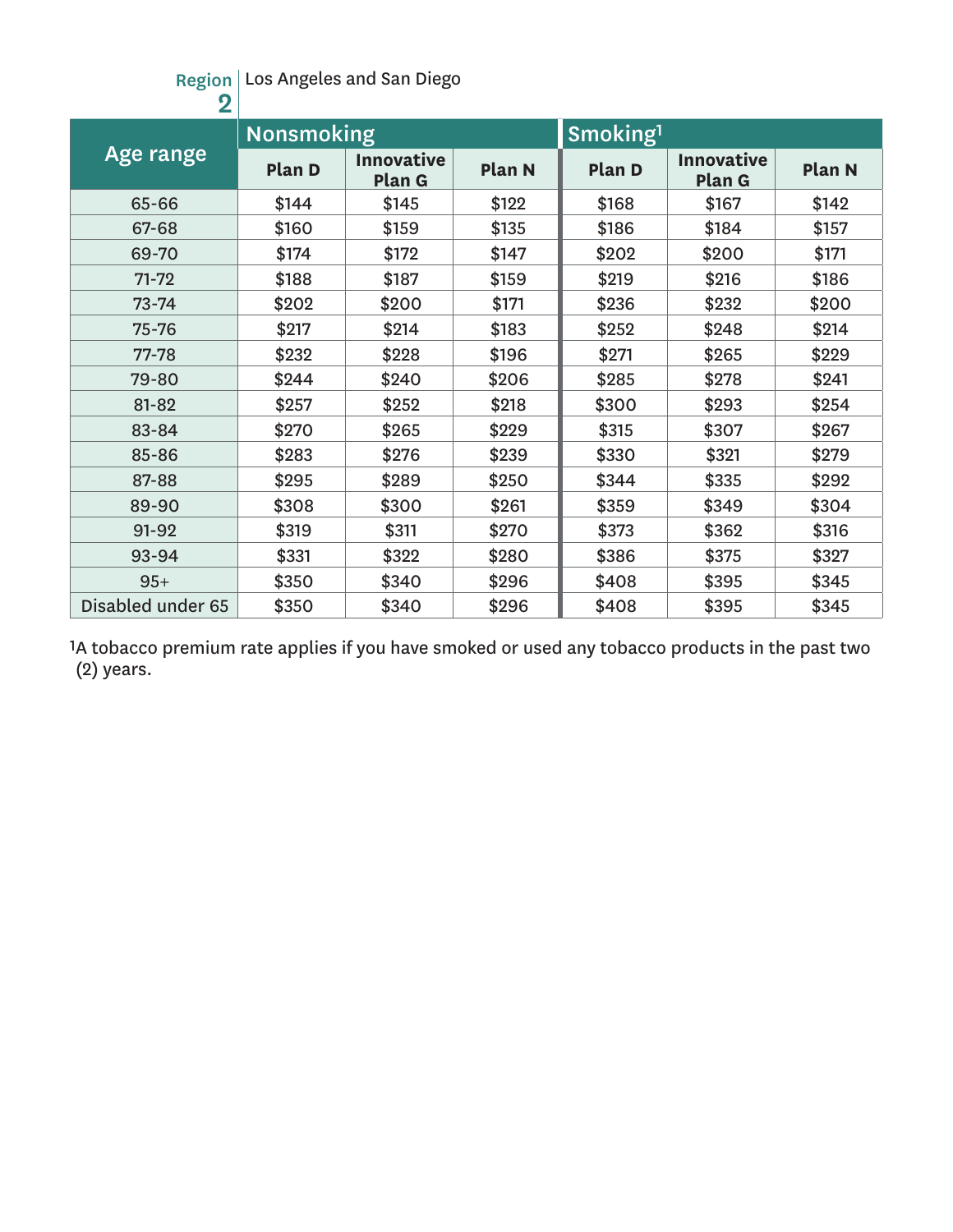## Plans D, N and Innovative Plan G Zip Codes

### Region **Los Angeles**

3

To determine the premium that you will pay, locate your zip code below under Region 3 for Los Angeles county. Refer to the corresponding premium chart for Region 3, then locate your plan selection; D, G or N under nonsmoking or smoking, then locate your age to obtain your premium rate.

**Los Angeles County Region 3 (NPI) Zip Codes:** 90002, 90003, 90008, 90010, 90016, 90018, 90019, 90020, 90024, 90025, 90028, 90034, 90035, 90036, 90037, 90038, 90043, 90044, 90045, 90046, 90047, 90048, 90049, 90051, 90052, 90056, 90059, 90061, 90062, 90064, 90066, 90067, 90068, 90069, 90070, 90072, 90073, 90075, 90076, 90077, 90078, 90079, 90080, 90082, 90089, 90093, 90094, 90095, 90209, 90210, 90211, 90212, 90213, 90220, 90221, 90222, 90223, 90224, 90230, 90231, 90232, 90233, 90245, 90247, 90248, 90249, 90250, 90251, 90260, 90261, 90262, 90263, 90264, 90265, 90272, 90290, 90291, 90292, 90293, 90294, 90301, 90302, 90303, 90304, 90305, 90306, 90307, 90308, 90309, 90310, 90311, 90312, 90401, 90402, 90403, 90404, 90405, 90406, 90407, 90408, 90409, 90410, 90411, 90502, 90506, 90710, 90744, 90745, 90746, 90747, 90749, 90805, 90810, 90895, 91040, 91301, 91302, 91303, 91304, 91305, 91306, 90307, 91308, 91309, 91311, 91313, 91316, 91324, 91325, 91328, 91329, 91330, 91331, 91333, 91334, 91335, 91337, 91340, 91341, 91342, 91343, 91344, 91345, 91346, 91352, 91353, 91356, 91357, 91361, 91362, 91364, 91365, 91367, 91371, 91372, 91376, 91392, 91393, 91395, 91396, 91401, 91402, 91403, 91404, 91405, 91406, 91407, 91408, 91409, 91410, 91411, 91412, 91413, 91416, 91423, 91426, 91436, 91470, 91482, 91495, 91496, 91499, 91505, 91506, 91601, 91602, 91603, 91604, 91605, 91606, 91607, 91608, 91609, 91610, 91611, 91612, 91614, 91615, 91616, 91617, 91618, 93599